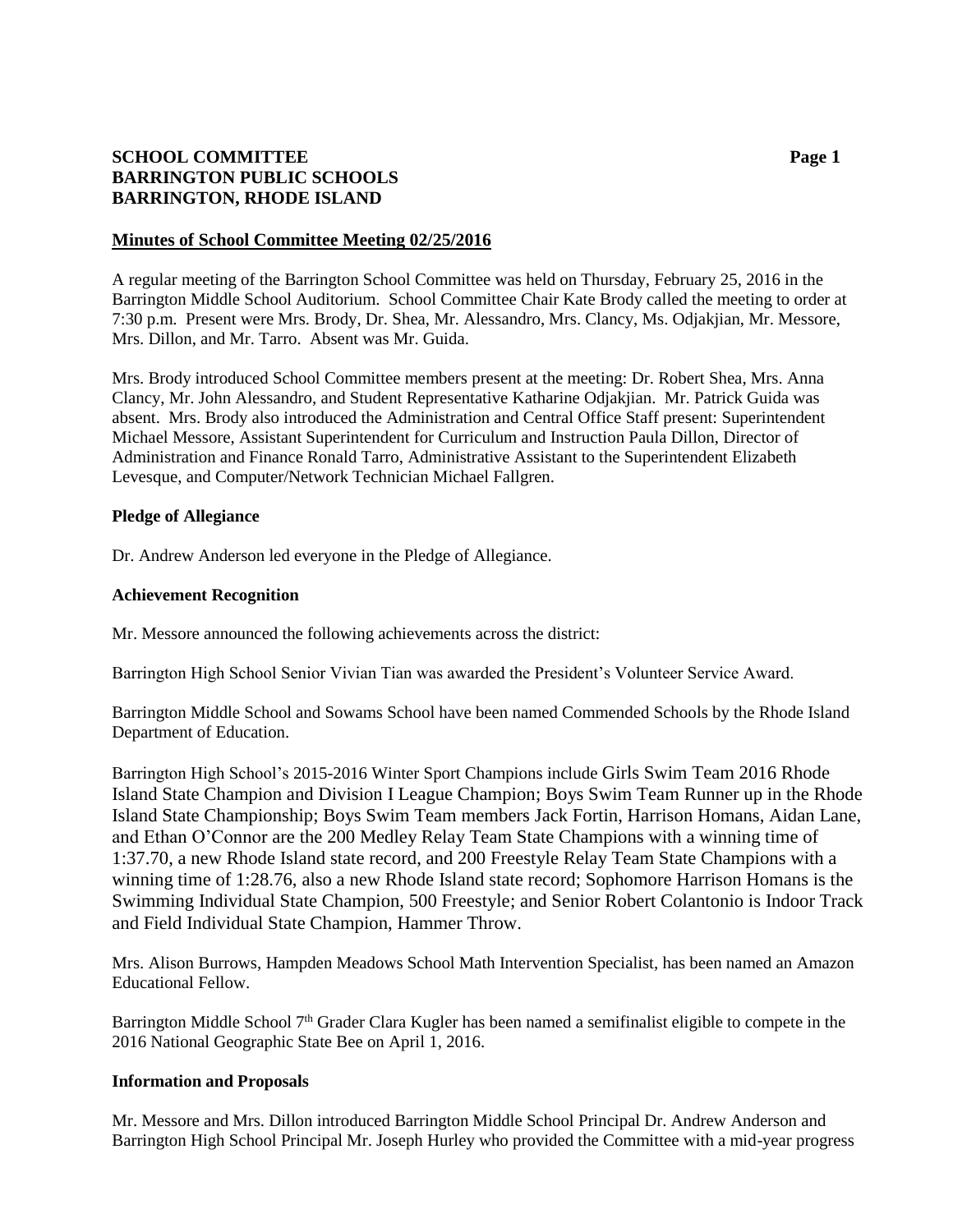# **SCHOOL COMMITTEE Page 2 BARRINGTON PUBLIC SCHOOLS BARRINGTON, RHODE ISLAND**

## **Minutes of School Committee Meeting 02/25/2016**

report for secondary grades student achievement data. Hampden Meadows School Principal Mrs. Tracey McGee was also present to provide updated Grades 4-5 data for literacy, Mathematics, and social emotional goals and action steps. Questions from the Committee included proficiency scoring, growth data, resources available for integration from Hampden Meadows School to Barrington Middle School, initiative strategies relating to Lead, Educate and Promote the Profession (LEAPP), the Challenge Success Survey opportunity for Barrington High School students and how its results will be used, and a request for a presentation on mindfulness to the School Committee as presented to the Health and Wellness Committee.

The Committee agreed to hear the Field Trip Approval agenda item out of order. Barrington Middle School Principal Dr. Andrew Anderson provided the Committee with details and requested approval for the Grade 8 field trip to Washington, D.C. with the revised dates of June 2-4, 2016.

## **Dr. Shea moved and Mrs. Clancy seconded to approve the field trip on June 2-4, 2016 for Barrington Middle School Grade 8 to Washington, D.C. The motion passed 4-0 with Mrs. Brody, Dr. Shea, Mr. Alessandro, and Mrs. Clancy voting in the affirmative for the motion.**

Mr. Tarro provided an update on the Barrington Middle School (BMS) Building Committee including a recent meeting with the Rhode Island Department of Education (RIDE) to prepare for completion of the Stage II application by March 15, 2016 and discuss the schematic plans for the building project. The building project will be based on enrollment of 800 students, and approval of the square footage may be limited to 130,000 square feet. Discussion ensued on state reimbursement rates, capturing schematic efficiencies and whether or not the schematic will include an auditorium, the timeline for community engagement, and relocation of the ball wall currently outside BMS. The Building Committee will meet next on February 29, 2016 and will hold a meeting with the community abutters on March 7, 2016.

Mr. Tarro provided the proposed FY2016-2017 comprehensive budget with revisions to the original budget document as presented that included district priorities, enrollment data, administrators' summary and tax impact data. Mr. Messore explained the rationale for the adjustment in the increased positions as requested by the principals with the implementation of an instructional coach to provide embedded professional development in the classroom and the plan to fill the positions of interventionists through possible future reallocation of personnel. The presentation will be made available on the district website. Discussion ensued on coaching versus social emotional support, continued implementation of the 1:1 technology initiative, and including a historical perspective on district successes in the budget narrative.

**Dr. Shea moved and Mrs. Clancy seconded to accept the proposed 2016-2017 budget with revisions as presented and to advance the budget to the Committee on Appropriations. The motion passed 4-0 with Mrs. Brody, Dr. Shea, Mr. Alessandro, and Mrs. Clancy voting in the affirmative for the motion.**

## **General Public Discussion and Information**

Ms. Tina Calise, of 17 Townsend Street, parent, encouraged the community to move forward with the School Committee's decision to change school start times, noting past successful initiatives.

Ms. Jane Knight, of 21 Christine Drive, parent, stressed that sleep underlies all health issues , advocated for all to get more sleep, not just the kids and noted her observations as a professional relative to increased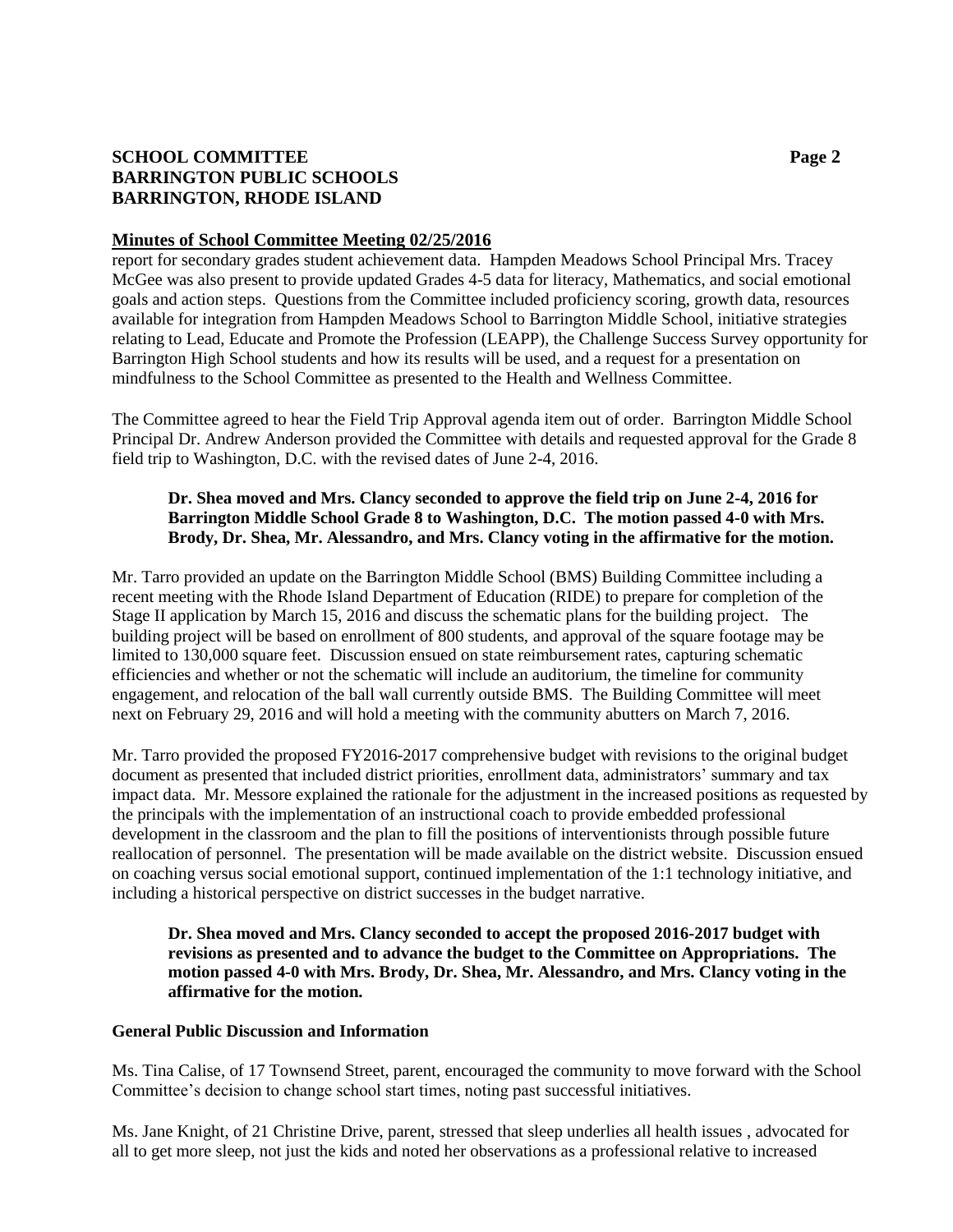# **SCHOOL COMMITTEE Page 3 BARRINGTON PUBLIC SCHOOLS BARRINGTON, RHODE ISLAND**

## **Minutes of School Committee Meeting 02/25/2016**

relaxation of the students at Mount Hope High School who have a later school start time.

Dr. Scott Douglas, of 25 Rumstick Road, parent, read quoted statements from the School Committee candidates from the Barrington Times in October, 2015 on candidate views on changing school start times, noted that this democratic process can be used as a teaching opportunity for children and noted his support for tackling stress and homework as identified priorities.

Dr. Lisa Daft, of 5 Robbins Drive, parent, shared information from Health and Wellness Committee minutes, asked what happened to the task force on school start times that had been mentioned in the minutes and stated that the 8:30am start time was unreasonable as it affects all students. .

Mrs. Kellie Polando, of 39 Baron Road, Barrington Middle School Business Teacher, and parent, urged the School Committee to consider postponing any change to school start times for one year to provide the opportunity for the entire community to be heard and to revisit the topic with other priorities.

Mr. Jason Leigh, of 8 Roberta Drive, parent, stated that the district is going after initiatives with no need, referencing the change in school start times, dared the community to address the issue at the Financial Town Meeting and stated that there is a precedent to accept the outside needs of the Barrington community as opposed to having data specific to Barrington.

Mr. Thomas Rimoshytus, of 1 Howard Street, parent, asked if the new Barrington Middle School building would be built on the current new fields and if so, would the district need to have to pay back the grant that had been received and used for the fields. Mr. Messore responded that he has spoken to the Town Manager and that the grant should not have to be repaid. Mr. Rimoshytus applauded the School Committee members willing to table the change in school start times for one year and advocated for a less drastic change.

Mrs. Denise Andreozzi, of 215 New Meadow Road, Barrington Middle School Special Education Teacher, and parent, expressed concern for the possibility of many coaches needing to resign with the revised athletic schedules and less participation by students in athletics and activities.

Ms. Erika Sevetson, of 408 New Meadow Road, parent, urged the School Committee to stay the course with their decision to change school start times as the current schedule does not work for everyone.

Mrs. Cassandra Thayer, of 5 Indigo Road, parent, referred to a Letter to the Editor recently published in the Barrington Times that called for collaboration on reasonable and workable solutions rather than pushing for more time to deliberate the benefits of a later school start time.

Mrs. Gina Pine, of 479 New Meadow Road, parent, stated that the funds preliminary allocated for additional transportation should instead be put toward the necessary professional supports in the schools, and expressed concern for the lack of concern for the stress of elementary students with the proposed new school start times.

Dr. Michael Johnson, of 28 Old Chimney Road, parent, commended the School Committee for their decision to change school start times for the benefit of students' health and wellness and expressed his support for moving forward with implementation of the change in school start times.

Mr. Anthony Arico Jr., of 166 Lincoln Avenue, noted that the community will have the opportunity to speak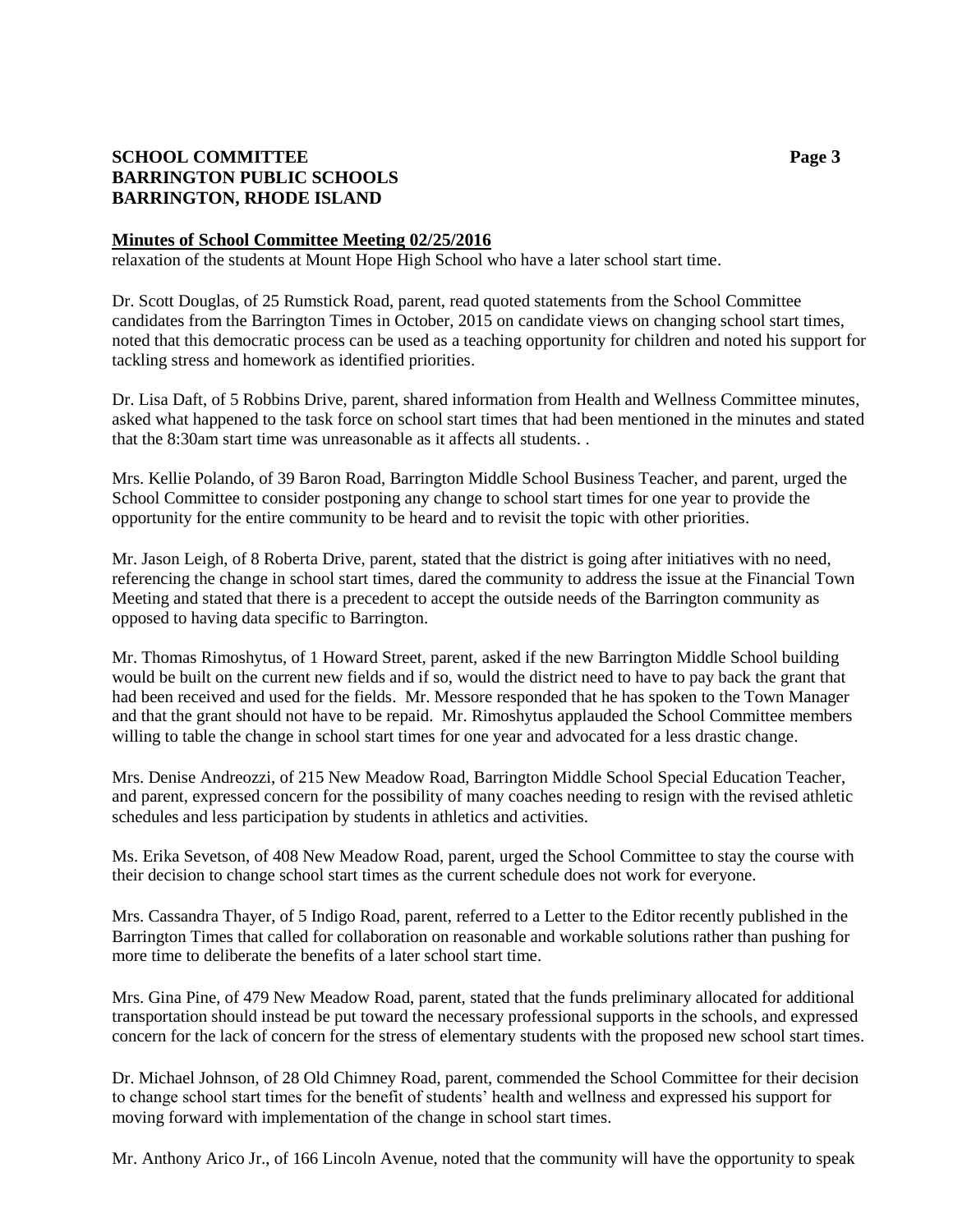# **SCHOOL COMMITTEE Page 4 BARRINGTON PUBLIC SCHOOLS BARRINGTON, RHODE ISLAND**

## **Minutes of School Committee Meeting 02/25/2016**

up regarding the overall budget that includes the additional transportation costs at upcoming Committee on Appropriations meetings as well as at the Financial Town Meeting.

Mr. Paul O'Brien, of 88 Boyce Avenue, parent, stressed the importance of democracy and the responsibility of showing up as residents to meetings where decisions are discussed and made, and noted that the discussion on school start times began in 2011 and has continued at the Health and Wellness meetings through this year.

Mr. Nahum Mitnik, of 187 New Meadow Road, Barrington High School Music Teacher, representative for the National Education Association Barrington (NEAB), and parent, expressed concern for the change in school start time impact for early bus pick up times for Grades K-3 students, drop off too close to the beginning of the first class time at Barrington High School, and for how the additional cost for transportation may impact the budget for programs.

Mrs. Anne Merlino, of 15 Mallard Cove Way, parent, pointed to the failure to look at actual studies on the community of Barrington and consideration for changes in curriculum, stress, or a change in socialization that may occur with a change in school start times.

Mrs. Gina Pine provided a follow up comment to encourage use of the funds allocated for additional transportation to be used instead for additional educational support for students in schools to help with student stress and anxiety.

## **Old Business from Superintendent and Staff**

Mr. Messore provided an update relative to the District Strategic Communication Plan, including plans to recognize Barrington Middle School and Sowams School as commended schools and explanation of what it means to be a commended school, and plans to develop an informational pamphlet on the Barrington Middle School building project. Mr. Messore reported on the Suicide Prevention Strategies for Parents Forum that was held on February 23, 2016 at Barrington High School where Dr. Karyn Horowitz and Ms. Leigh Reposa were guest speakers. Information from the event will be made available on the district website.

Mr. Messore presented an update on the school start time implementation plan, including makeup of the School Start Times Task Force that included building principals and the Athletic Director, continued work on the district's transportation plan, and introduction of the implementation timeline. Mr. Messore introduced Athletic Director and Director of Student Activities Mr. George Finn, who provided an update to the Committee on his ongoing work relative to the possible adjustment to schedules for athletics and extracurricular activities and the possible impact on outside facility use, transportation, and field lighting. Questions from the Committee included use of alternative facilities, practice and junior varsity schedules, field lighting, student and staff participation in extracurricular activities, economic impact to families, impact to schedule of activities, and district wide transportation.

## **Old Business from School Committee**

The School Committee policy on Energy Star Compliance was read aloud by the Committee for a second reading and approval.

## **Mrs. Clancy moved and Dr. Shea seconded to adopt the policy on Energy Star Compliance.**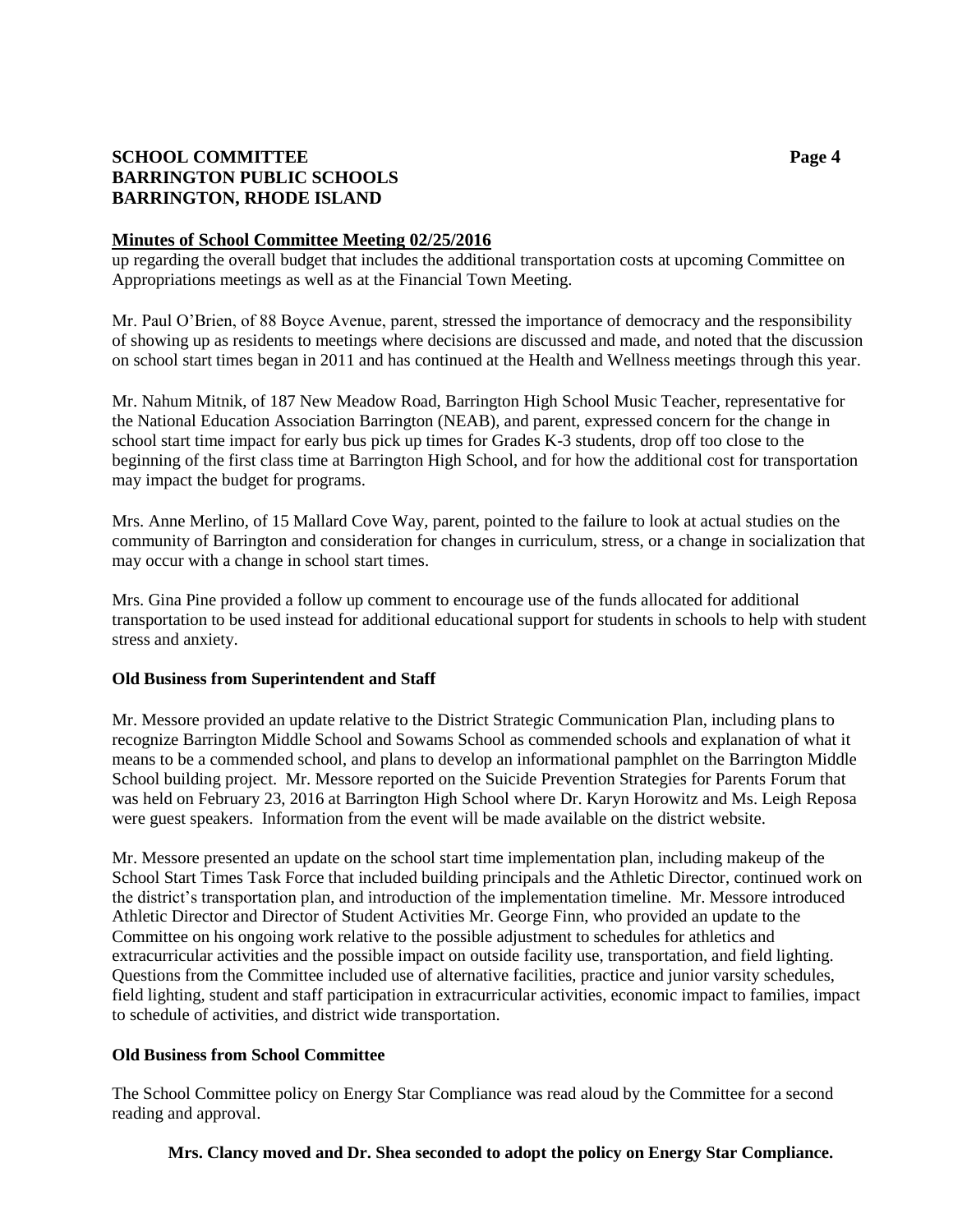# **SCHOOL COMMITTEE Page 5 BARRINGTON PUBLIC SCHOOLS BARRINGTON, RHODE ISLAND**

## **Minutes of School Committee Meeting 02/25/2016**

**The motion passed 4-0 with Mrs. Brody, Dr. Shea, Mr. Alessandro, and Mrs. Clancy voting in the affirmative for the motion.**

### **New Business from Superintendent and Staff**

Mr. Messore recommended the appointment of Mr. David Burrows for the position of Director of Technology. Mr. Messore provided a brief overview of Mr. Burrows' educational and professional background, including his ten years with Barrington Public Schools. Mr. Burrows will be present at the next regular School Committee meeting for a formal introduction.

**Dr. Shea moved and Mrs. Clancy seconded to approve the recommendation of the Superintendent with respect to the appointment of Mr. David Burrows, Director of Technology. The motion passed 4-0 with Mrs. Brody, Dr. Shea, Mr. Alessandro, and Mrs. Clancy voting in the affirmative for the motion.**

**Dr. Shea moved and Mrs. Clancy seconded to approve the recommendation of the Superintendent with respect to the appointment of Mrs. Ritza Dulchinos, Accounts Payable. The motion passed 4-0 with Mrs. Brody, Dr. Shea, Mr. Alessandro, and Mrs. Clancy voting in the affirmative for the motion.**

**Dr. Shea moved and Mrs. Clancy seconded to approve the recommendation of the Superintendent with respect to the appointment of Ms. Amanda Forte, Primrose Hill School, Kindergarten Intern. The motion passed 4-0 with Mrs. Brody, Dr. Shea, Mr. Alessandro, and Mrs. Clancy voting in the affirmative for the motion.**

Mr. Messore announced the leave of absence for Ms. Kara West, Barrington High School, Science Teacher, the resignation of Mr. Ryan Meade, Barrington High School Assistant Boys Varsity Lacrosse Coach, and the retirement of Mrs. Martha DeAngelis, Primrose Hill School, Special Education Teacher.

## **Dr. Shea moved and Mrs. Clancy seconded to approve the monthly expenditures for January in the amount of \$3,857,714.44. The motion passed 4-0 with Mrs. Brody, Dr. Shea, Mr. Alessandro, and Mrs. Clancy voting in the affirmative for the motion.**

Mr. Tarro reported that one sealed bid proposal was received for 600 Chromebook protective cases for the student assigned devices for the FY2017 and 2018 academic years. Information was provided to the Committee for its reference prior to the meeting. It was recommended by the Administration to award the bid to the lowest qualified evaluated bidder, Brand Advantage Inc., of Norwood, MA, with a unit price of \$16.50 for FY2017 and a unit price of \$17.00 for FY2018. The purchase will be funded from the Capital Reserve-Technology account. Following discussion, the Committee agreed to defer the bid approval to a future meeting following review of student feedback on the current use of Chromebook protective cases purchased by the district.

Mr. Messore provided an update on school facilities following the inclement weather during the February break that required repairs to Barrington High School and Barrington Middle School.

Mr. Messore provided the Committee with a proposed draft calendar for the 2016-2017 academic year.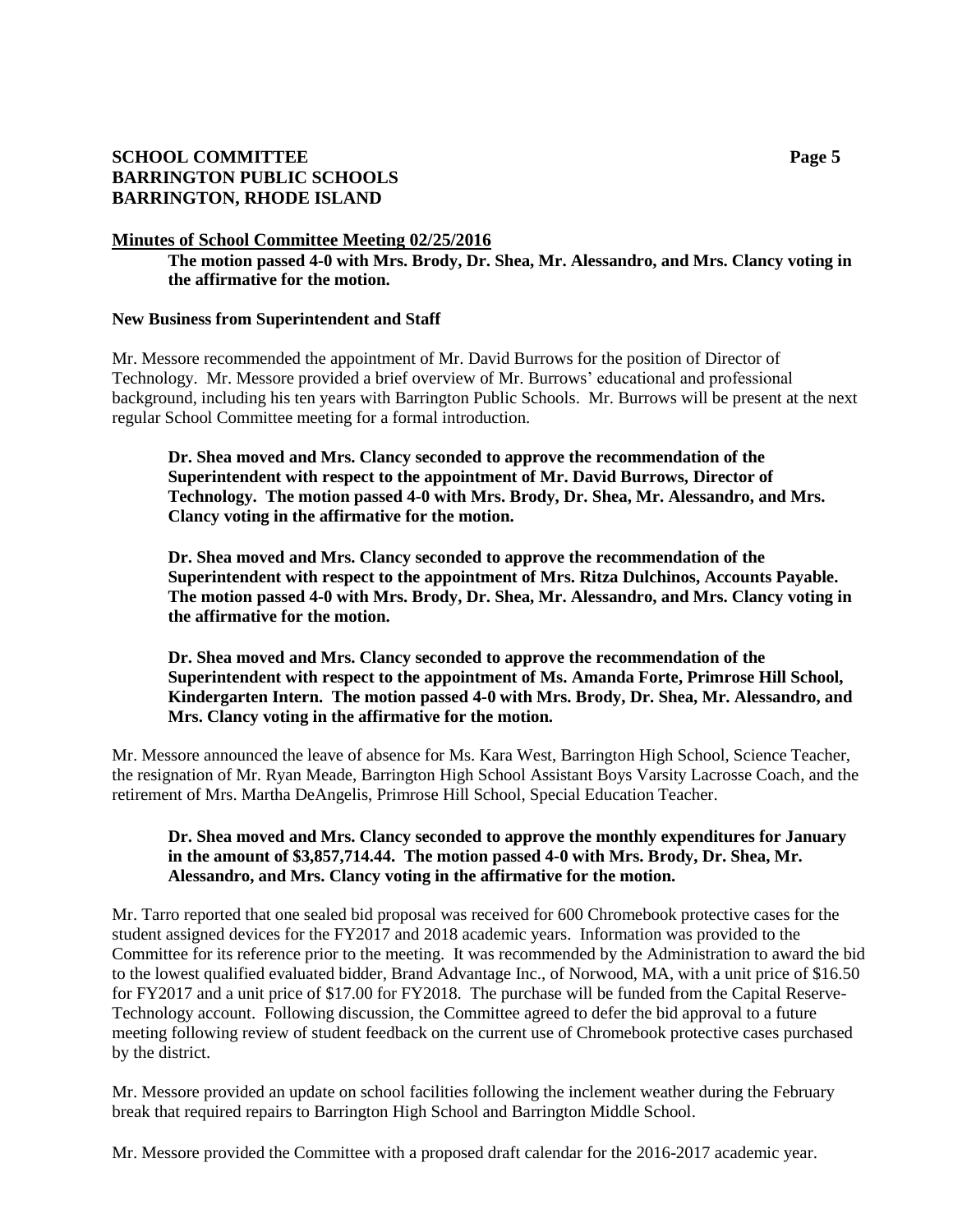# **SCHOOL COMMITTEE Page 6 BARRINGTON PUBLIC SCHOOLS BARRINGTON, RHODE ISLAND**

## **Minutes of School Committee Meeting 02/25/2016**

Questions from the Committee included consideration for use of a similar calendar narrative to the Howard County (Maryland) Public School System relative to its calendar development, elimination of the February break and recognition of only federal holidays for more continuous learning. The draft calendar presented by the Superintendent, after consultation with and approval by the National Educations Association of Barrington (NEAB) leadership, includes the traditional vacation weeks in February and April. Approval of the 2016-2017 school calendar will be on the next meeting agenda on March 10, 2016.

### **New Business from School Committee**

The School Committee policy on Naloxone was presented and read aloud by the Committee for a first reading. Mrs. Dillon noted that adoption of the policy is a requirement by the State of Rhode Island for middle schools and high schools. The policy will be presented for a second reading and approval at the next regular School Committee meeting scheduled for March 10, 2016.

### **Decision Items**

**Dr. Shea moved and Mrs. Clancy seconded to approve the consent agenda. The motion passed 4-0 with Mrs. Brody, Dr. Shea, Mr. Alessandro, and Mrs. Clancy voting in the affirmative for the motion.**

#### **Discussion Future Agenda Items**

Mr. Messore reported that the next regular School Committee meeting scheduled for March 10, 2016 will feature a Pupil Personnel report, and updates on the Multi-Tier System of Supports (MTSS) Response to Intervention (RTI) and Science, Technology, Engineering, Art and Math (STEAM). Mrs. Brody asked that the update on STEAM be moved to the March 23, 2016 School Committee agenda.

Mrs. Brody noted that the next meeting agenda will include discussion and possible vote on the school start time implementation plan.

The bid approval for the Chromebook protective cases for the student assigned devices for the FY2017 and 2018 academic years will be included on a future agenda.

#### **Announcements**

Mr. Messore announced that February 29, 2016 is a Professional Day in the district. The Building Committee will meet next on February 29, 2016 and on March 7, 2016. Barrington High School will host a regional Organisation for Economic Co-operation and Development (OECD) meeting on April 4, 2016.

#### **General Public Discussion and Information**

Dr. Lisa Daft provided a follow up comment to share information from a sports administration study published in 2012 that documents the positive impact on academic performance for students who participate in athletics, athletes, and expressed concern for the possible dismissal of student athletes to participate in scheduled sports activities after school, and possible additional transportation for athletics that may not be included in the current budget.